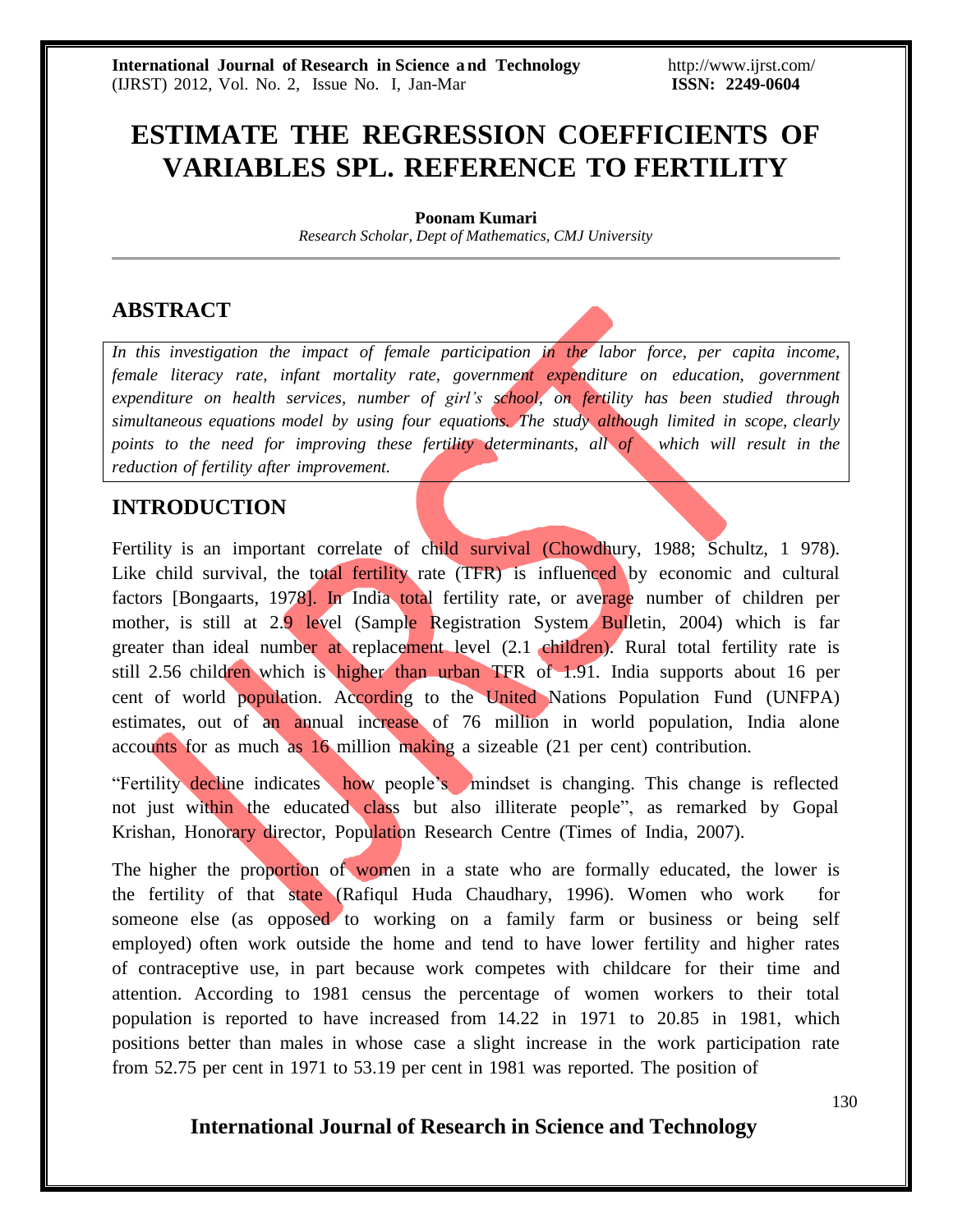increase in female work participation rate in Haryana was 2.41 in 1971 to 4.82 in 1981 and further 13.38 in 2001(SRS).

The higher the proportion of women in a state who are working outside the home for someone else, the lower is the fertility rate of that state.

Infact there are many factors those contribute to the decline or increase in fertility rate, economic as well as demographic factors. Our main objective is to estimate the regression coefficients of variables (factors) on which fertility rate depends and on the basis of which parameters estimates go for prediction of further value of dependent variable. Accuracy of prediction depends on selection of appropriate model and use of appropriate estimation procedure to estimate the regression coefficients. To estimate the parameters of a single-equation linear model, on which the major quantitative approach of economics heavily depends, the ordinary least squares method is widely used. Under the spherical assumptions, it gives best linear unbiased estimates (BLUE) of the parameters, by the use of Gauss-Markov theorem. But most of the economic theory like fertility model, **involves** a set of relationships and, hence in these cases the use of single-equation cannot be justified. Actually in economics single equation models do not present the real picture of the economic problems thus we have to study the relationships for the simultaneous equations model.

When a relationship is a part of the system, some regressors will be random variables and will not be independent of error term i.e.  $E(X_{\epsilon}) \neq 0$ . Then Ordinary Least Squares estimation method will provide biased and inconsistent estimators for the parameters of a structural equation in a simultaneous equation system. The solution of this problem is to apply other methods of estimation by using simultaneous equations model which give better estimates of the parameters i.e. consistent.

Keeping in view the above problems the present investigation will be undertaken with the following objectives:

- **1. To construct and estimate the parameters of simultaneous equation dynamic model for fertility in Haryana.**
- **2. To find out the fertility patterns in Haryana over time.**

To understand the fertility patterns in the Haryana state, especially during the last 42 years, a four-equation dynamic model, which includes a Fertility Equation, Female Participation Equation, Income Equation and Education Equation, will be postulated. The model will be estimated in simultaneous equations system on the basis of aggregate data for Haryana. Since application of OLS under – or over – estimate the total effects of changes in fertility determinants, thus the model will be estimated by both OLS and 2SLS and then their results will be compared to find which method is more efficient.

#### **International Journal of Research in Science and Technology**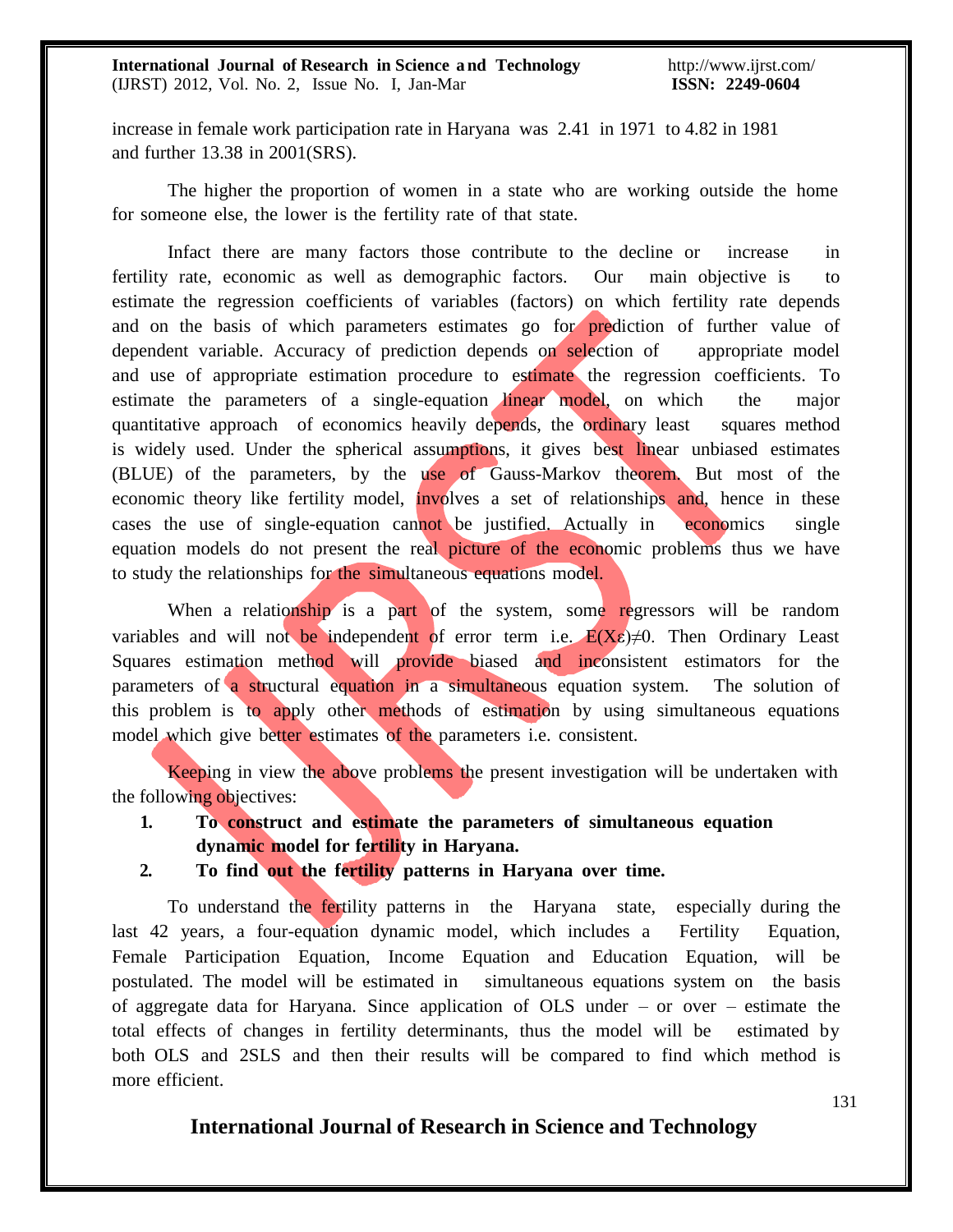### **RESULTS & DISCUSSION**

In the model, the estimates of the parameters are obtained after establishing the identification of the equations.

#### **MATHEMATICAL COMPLETENESS OF THE MODEL:**

The system is complete as it contains four equations in four endogenous variables  $(TFR_t, FWPR_t, PY_t, FLR_t).$ 

#### **IDENTIFICATION**

Some times it is difficult to express the structural coefficients as explicit functions of reduced form coefficients. Thus, to determine whether there is one -to-one correspondence between the structural coefficients and the reduced form coefficients, identification is performed.

After the identification conditions are satisfied then the estimate of the parameters in the model under consideration are found by proper method. There are two criteria for the identification of each equation in the model.

#### **Order condition for identification:**

Considered model has

 $K = 14$  (total number of variable in the model)  $G =$ 

4 (total number of equations)

i) Consider the Fertility Equation of the model

This equation has

 $M = 8$  (total number of variables in the equation)  $K -$ 

 $M = 6$ 

 $G - 1 = 3$ 

Therefore,  $(K-M) > (G-1)$ 

ii) Consider the Female Participation Equation

This equation has

 $M = 6$ 

 $K - M = 8$ 

 $G - 1 = 3$ 

**International Journal of Research in Science and Technology**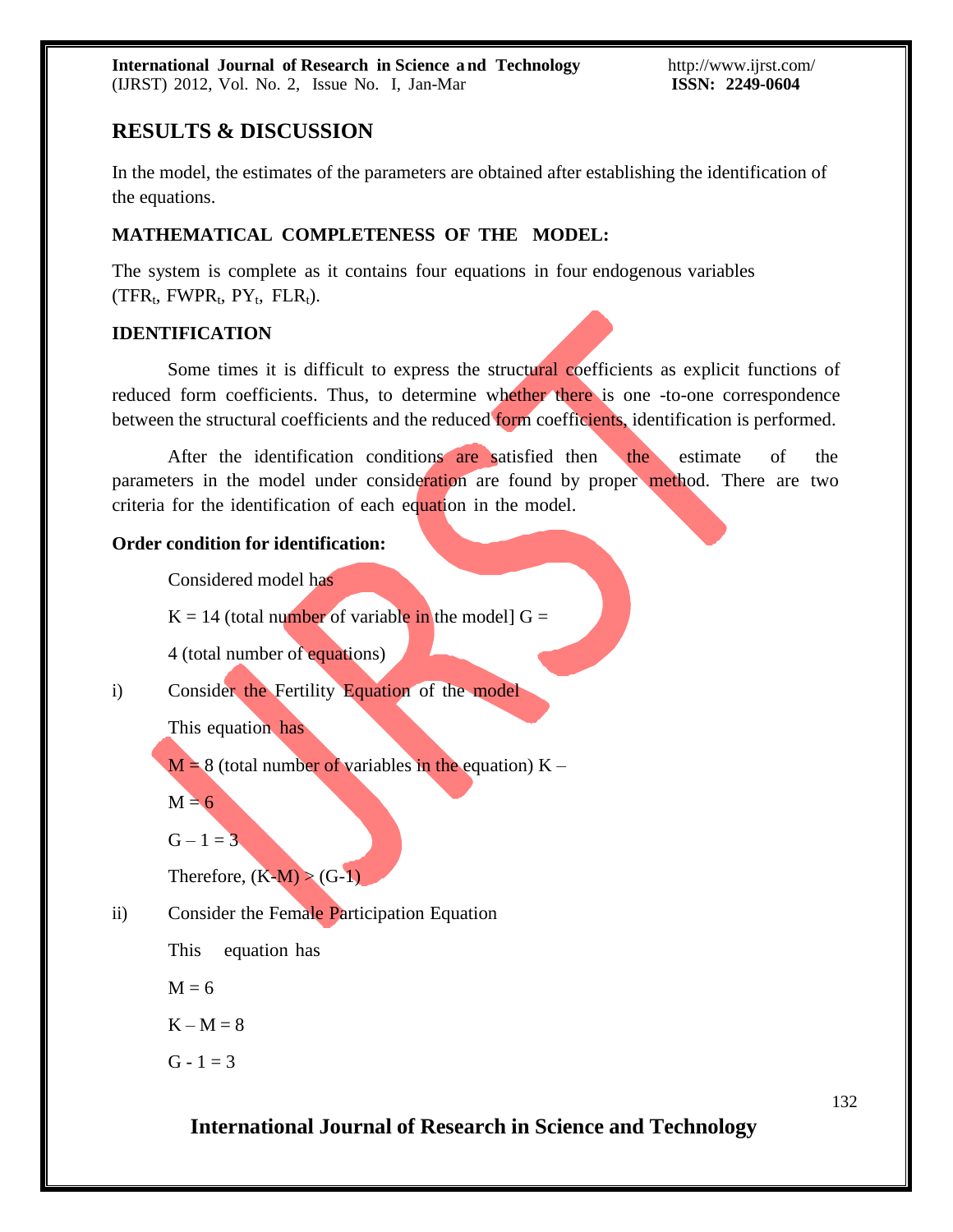|           | <b>International Journal of Research in Science and Technology</b><br>(IJRST) 2012, Vol. No. 2, Issue No. I, Jan-Mar | http://www.ijrst.cor<br>ISSN: 2249-0604 |
|-----------|----------------------------------------------------------------------------------------------------------------------|-----------------------------------------|
|           | Therefore, $(K - M) > (G - 1)$                                                                                       |                                         |
|           | i.e., Female Participation Equation is identified.                                                                   |                                         |
| $\rm ii)$ | Consider the Income Equation                                                                                         |                                         |
|           | This equation has                                                                                                    |                                         |
|           | $M = 6$                                                                                                              |                                         |
|           | $K - M = 8$                                                                                                          |                                         |
|           | $G - 1 = 3$                                                                                                          |                                         |
|           | Therefore, $(K - M) > (G - 1)$                                                                                       |                                         |
|           | i.e., Income Equation is identified.                                                                                 |                                         |
| iv)       | Consider the Education Equation                                                                                      |                                         |
|           | This equation has                                                                                                    |                                         |
|           | $M = 6$                                                                                                              |                                         |
|           | $K - M = 8$                                                                                                          |                                         |
|           | $G - 1 = 3$                                                                                                          |                                         |

Therefore,  $(K - M) > (G - 1)$ 

i.e., Education Equation is identified

Since order condition for identification is necessary, but not sufficient, thus rank condition for identification is checked.

For present investigation, two–stage least squares method was used with the help of software package SPSS. By using SPSS, firstly all the four equations were estimated by applying OLS method of estimation with four endogenous and ten predetermined variables.

For two–stage least squares method, estimation was done in two stages:

Firstly the OLS method of estimation has been applied to reduced–form equations, to estimate the reduced–form coefficients. Secondly, again OLS method has been applied to the transformed equation, which has obtained by changing the original endogenous variables with their predicted (estimated) value and thus estimates of regression coefficients by two-stage least squares method has obtained.

Microsoft Office Tool, Excel is also used for plotting the residual plot.

In this analysis, the following statistical measures were derived:

**International Journal of Research in Science and Technology**

133

.ijrst.com/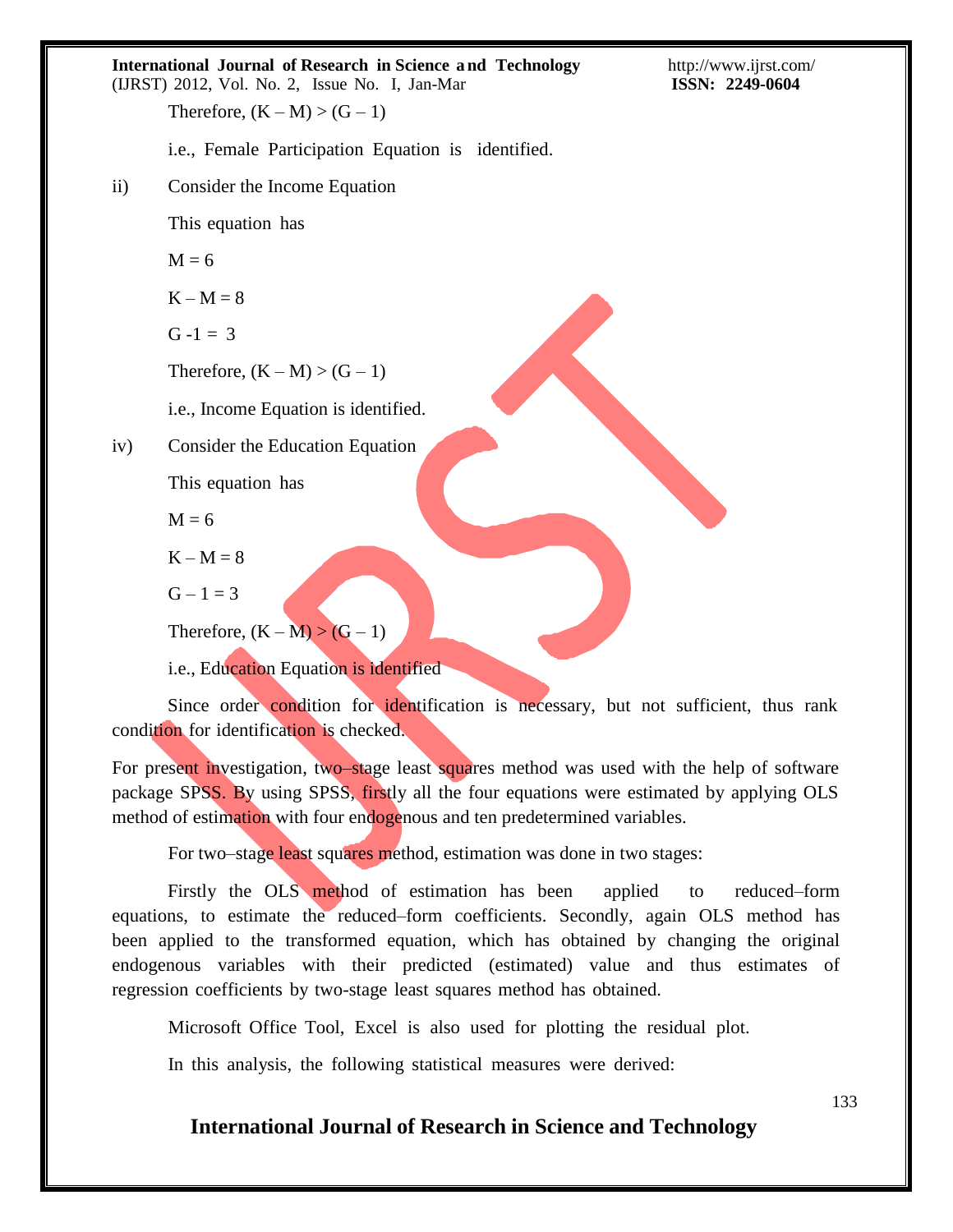**International Journal of Research in Science a nd Technology** (IJRST) 2012, Vol. No. 2, Issue No. I, Jan-Mar

- 1. Regression coefficients of four structural equations were computed to measure the effect of each independent variable on the dependent variable.
- 2. A measure of the proportion of total variation of dependent variable explained by all the independent variables i.e.  $R^2$  value (coefficient of multiple determination).
- 3. Value of t-statistic at 5% level of significance to test the statistical significant effect or non–significant effect of independent variables on the dependent variable.
- 4. Standard error of estimate to test the statistical reliability of parameters.
- 5. Durbin–Watson statistic value to test the existence of autocorrelation.
- 6. Residual plots by using standardized residual for each endogenous variable for detecting the outlier cases.

### **CONCLUSION**

By estimating the regression coefficients of each equation of the four equations dynamic structural equation model by OLS and 2SLS method, it is concluded that:

- 1. Female participation rate has statistically negative effect on fertility. The higher the proportion of women in a state who are working outside the home for someone else, the lower is the fertility of that state.
- 2. Infant mortality rate has highly inter-relationship with fertility. It is one of the main fertility determinants. The higher the infant mortality levels of a state or the lower the chances of survival of children, the higher is the fertility of that state.
- 3. Female literacy rate also has high significant effect on fertility. The higher the proportion of women in a state who are formally educated, the lower is the fertility of that state.

### **REFERENCES**

- 1. Aitken, A.C. (1934). On the Least Squares and Linear Combinations of Observations. *Proceedings of the Royal Society of Edinburgh* , **55(A):** 42-47.
- 2. Amemiya, T. and Macurdy, T.E. (1986). Instrumental-Variable Estimation of an Error Components Model. *Econometrica,* **54(4):** 869-880.

### **International Journal of Research in Science and Technology**